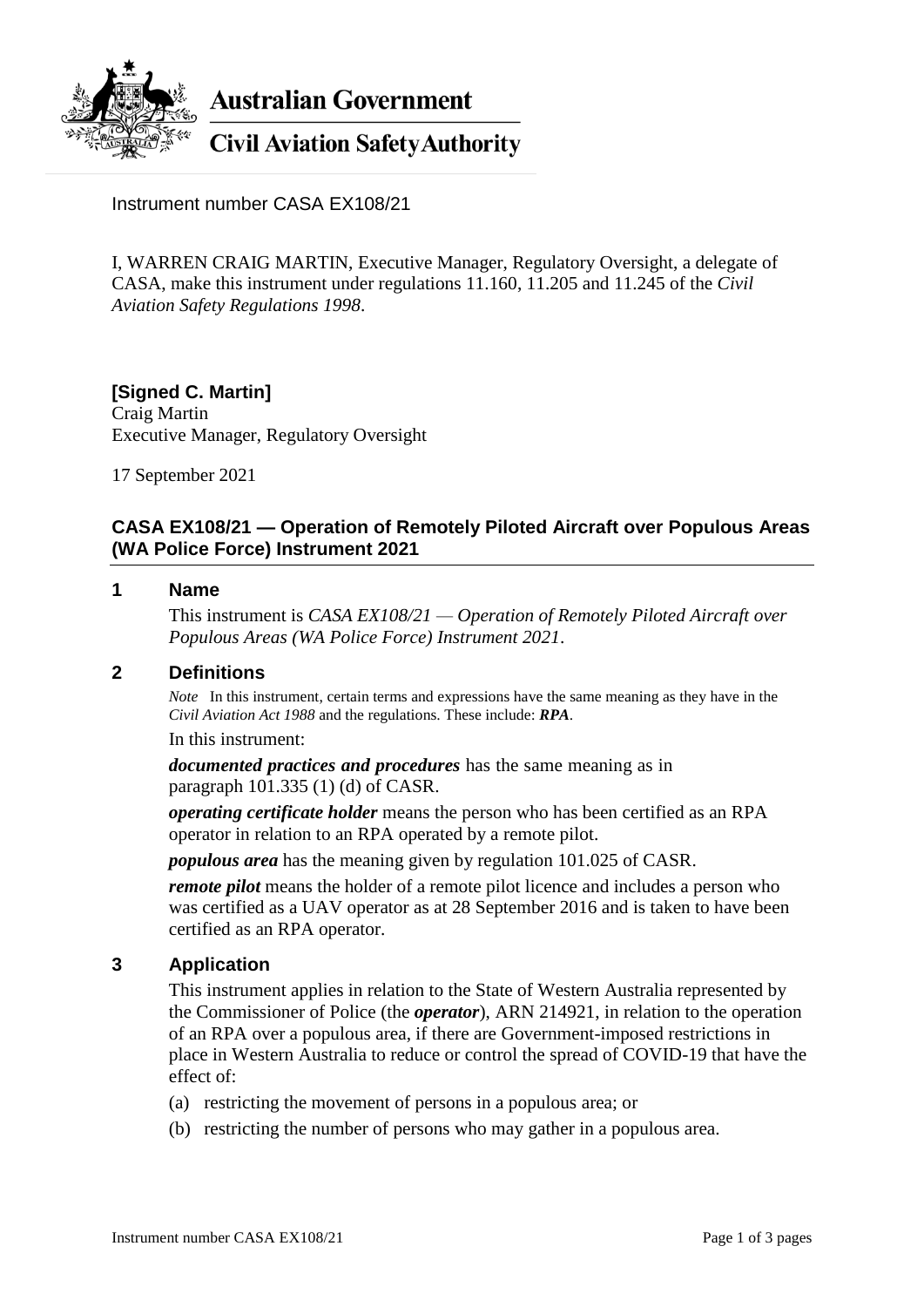# **4 Exemption**

(1) The operator and a remote pilot, who operates an RPA over a populous area for the operator, are exempt from compliance with paragraph 101.250 (1) (b) and subregulation 101.280 (2) of CASR.

*Note* For the kinds of RPA operation to which paragraph 101.250 (1) (b) and subregulation 101.280 (2) of CASR apply, see regulation 101.235 of CASR*.*

- (2) The exemption is subject to the conditions in section 5.
- (3) This section ceases to be in force at the end of 30 September 2022.

# **5 Conditions**

- (1) The remote pilot must ensure that the operation of the RPA complies with documented practices and procedures prepared by the operator as the operating certificate holder and approved by CASA.
- (2) The remote pilot must ensure that, for the operation of an RPA with a gross weight of at least 2 kg but less than 25 kg, the RPA is equipped with the following:
	- (a) a redundant power system;
	- (b) a redundant flight positioning system;
	- (c) blue and red flashing lights that are easily visible to a person on the ground.
- (3) The remote pilot must ensure that, for the operation of an RPA with a gross weight of less than 2 kg:
	- (a) the remote pilot plans to avoid flight over persons; and
	- (b) the RPA is equipped with:
		- (i) a flight positioning system; and
		- (ii) blue and red flashing lights that are easily visible to a person on the ground.
- (4) The remote pilot must ensure that the RPA is launched and recovered from a place that is not a populous area.
- (5) The remote pilot must ensure a listening watch is maintained on the appropriate frequency in the area of operation.
- (6) If at any time the remote pilot identifies a person within 30 m of the RPA, relative to the point on the ground directly below the RPA, the remote pilot must manoeuvre the RPA to a point at least 30 m away from the person.

# **6 Directions**

- (1) The operator must ensure that the remote pilot complies with the conditions in section 5.
- (2) The operator as the operating certificate holder must ensure that its documented practices and procedures ensure the following:
	- (a) that a remote pilot who operates an RPA under this instrument meets specified criteria;
	- (b) that the qualifications of remote pilots operating under this instrument are recorded and maintained;
	- (c) that all records relating to operations under this instrument are kept for a period of at least 7 years.
- (3) If there is a change in the operator's documented practices and procedures, the operator must immediately give CASA the details of the change in writing.
- (4) This section, other than paragraph (2) (c), ceases to be in force at the end of 30 September 2022.